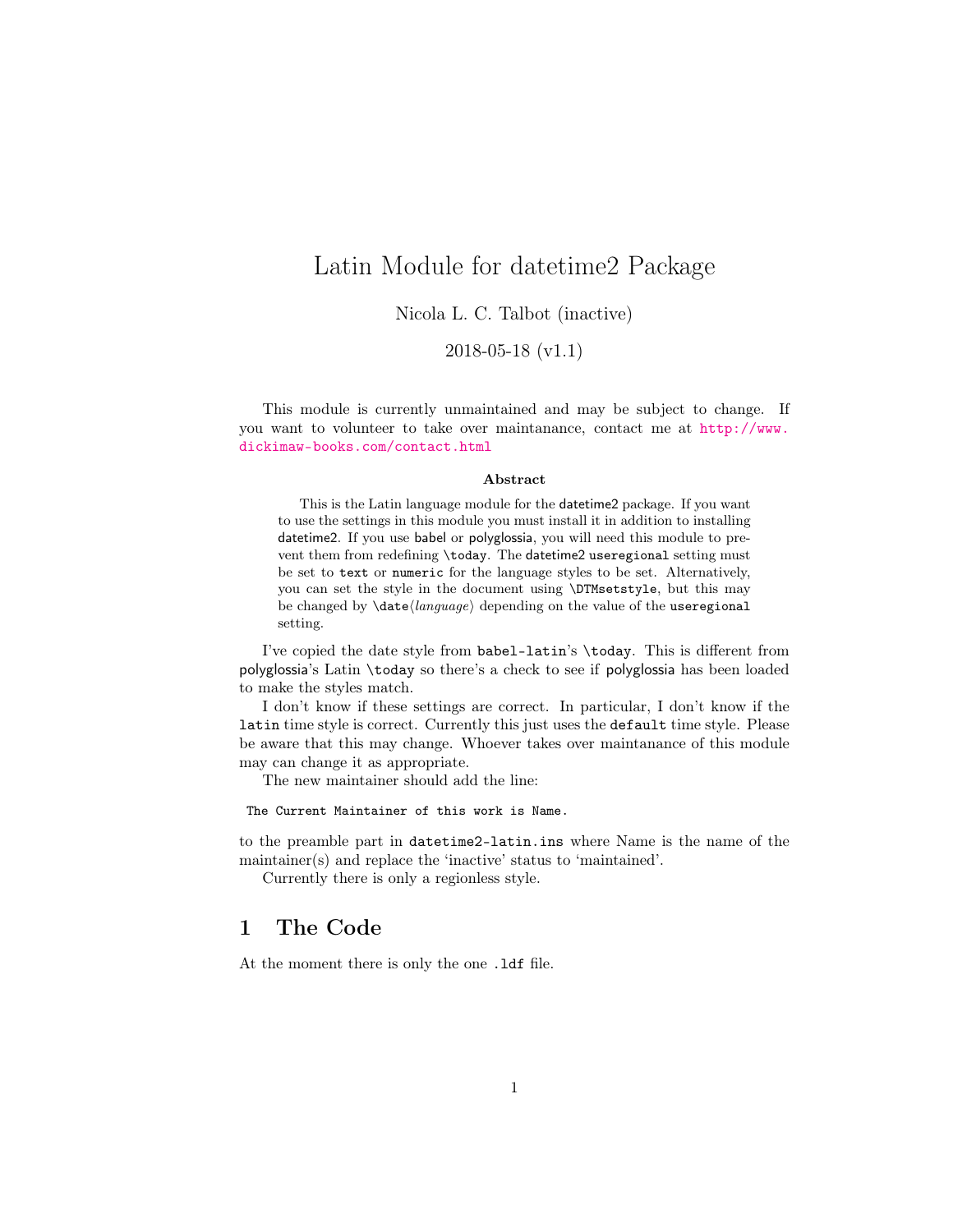<span id="page-1-0"></span>1.1 Main Latin Module (datetime2-latin.ldf) Identify Module \ProvidesDateTimeModule{latin}[2018/05/18 v1.1] \DTMlatindatefont polyglossia version doesn't implement a font change. \@ifpackageloaded{polyglossia} { \newcommand\*{\DTMlatindayfont}[1]{#1} } { This will need protecting. \newcommand\*{\DTMlatindayfont}[1]{% {\check@mathfonts\fontsize\sf@size\z@\math@fontsfalse\selectfont#1}% } } \DTMlatinordinal

 \newcommand\*{\DTMlatinordinal}[1]{% \DTMtexorpdfstring {% \protect\DTMlatindayfont{\uppercase\expandafter{\romannumeral#1}}% }% {\romannumeral#1 }% }

\DTMlatinyear

 \newcommand\*{\DTMlatinyear}[1]{% \DTMtexorpdfstring {% 21  $\uparrow$  /uppercase\expandafter{\romannumeral#1}% }% {\romannumeral#1 }% }

\DTMlatinmonthname Latin month names.

\@ifpackageloaded{polyglossia}

{

Match polyglossia month names:

- \newcommand\*{\DTMlatinmonthname}[1]{%
- \ifcase#1
- 29  $\lambda$ or
- Januarii%
- $31 \qquad \text{lor}$
- Februarii%
- $33 \over \text{or}$
- Martii%
- $35 \over \or$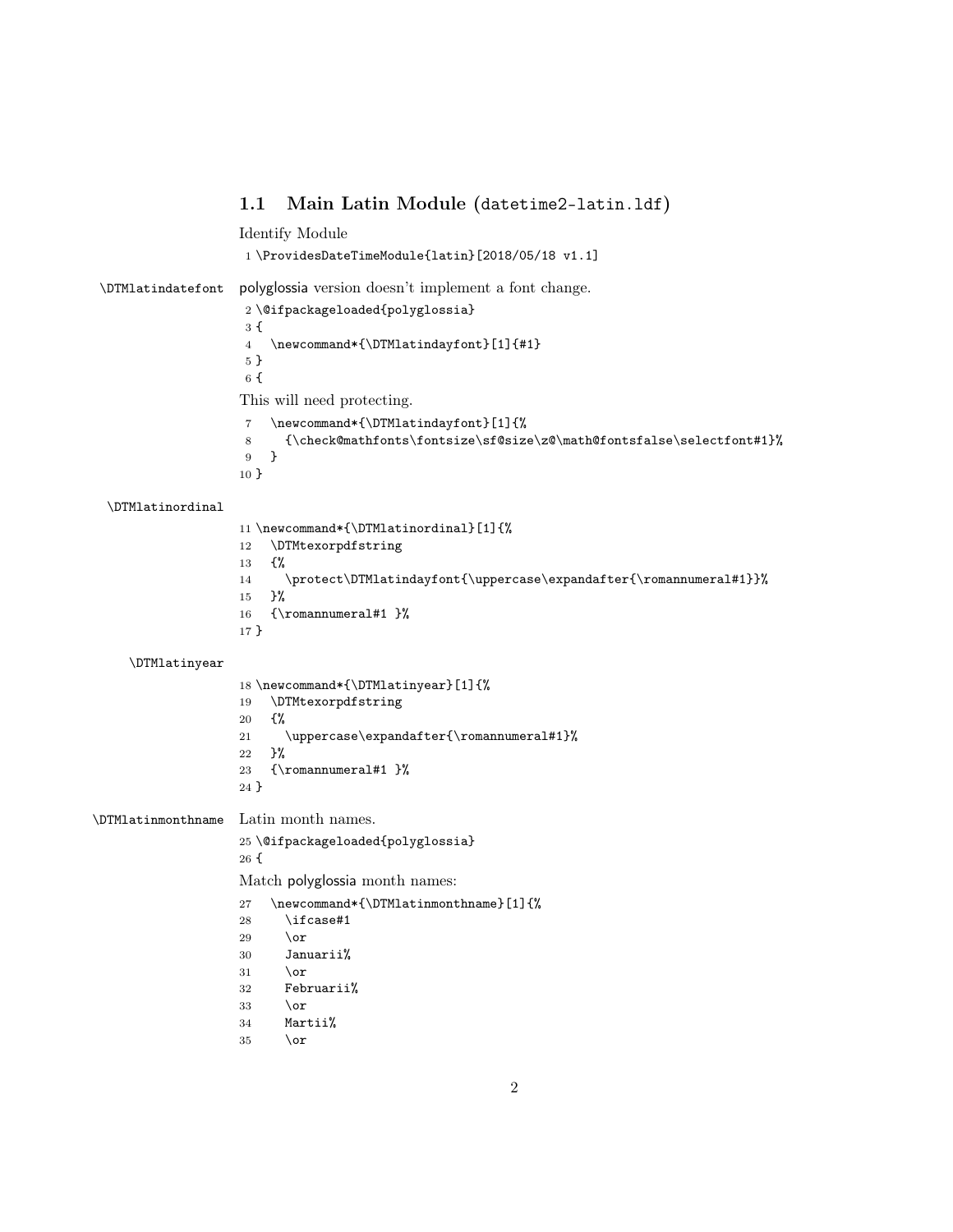```
36 Aprilis%
```
- $37 \over \sqrt{or}$
- 38 Maji%
- 39 \or 40 Junii%
- 41 \or
- 42 Julii%
- 43 \or
- 44 Augusti%
- 45 \or
- 46 Septembris%
- 47 \or
- 48 Octobris%
- 49 \or
- 50 Novembris%
- $51$  \or<br> $52$  Dece
- Decembris%
- 53  $\setminus$ fi
- 54 }
- 55 }
- 56 {

Match babel month names:

- 57 \newcommand\*{\DTMlatinmonthname}[1]{%
- 58 \ifcase#1
- 59 \or
- 60 Ianuarii%
- 61 \or
- 62 Februarii%
- 63 \or
- 64 Martii%
- $65 \overline{\phantom{a}}$  \or
- 66 Aprilis%
- 67 \or
- 68 Maii%
- 69  $\overline{\or}$
- 70 Iunii%
- 71 \or 72 Iulii%
- 73 \or
- 74 Augusti%
- 75 \or
- 
- 76 Septembris%
- 77 \or
- 78 Octobris%
- 79  $\or$
- 80 Novembris%
- 81 \or
- 82 Decembris%
- 83  $\setminus$ fi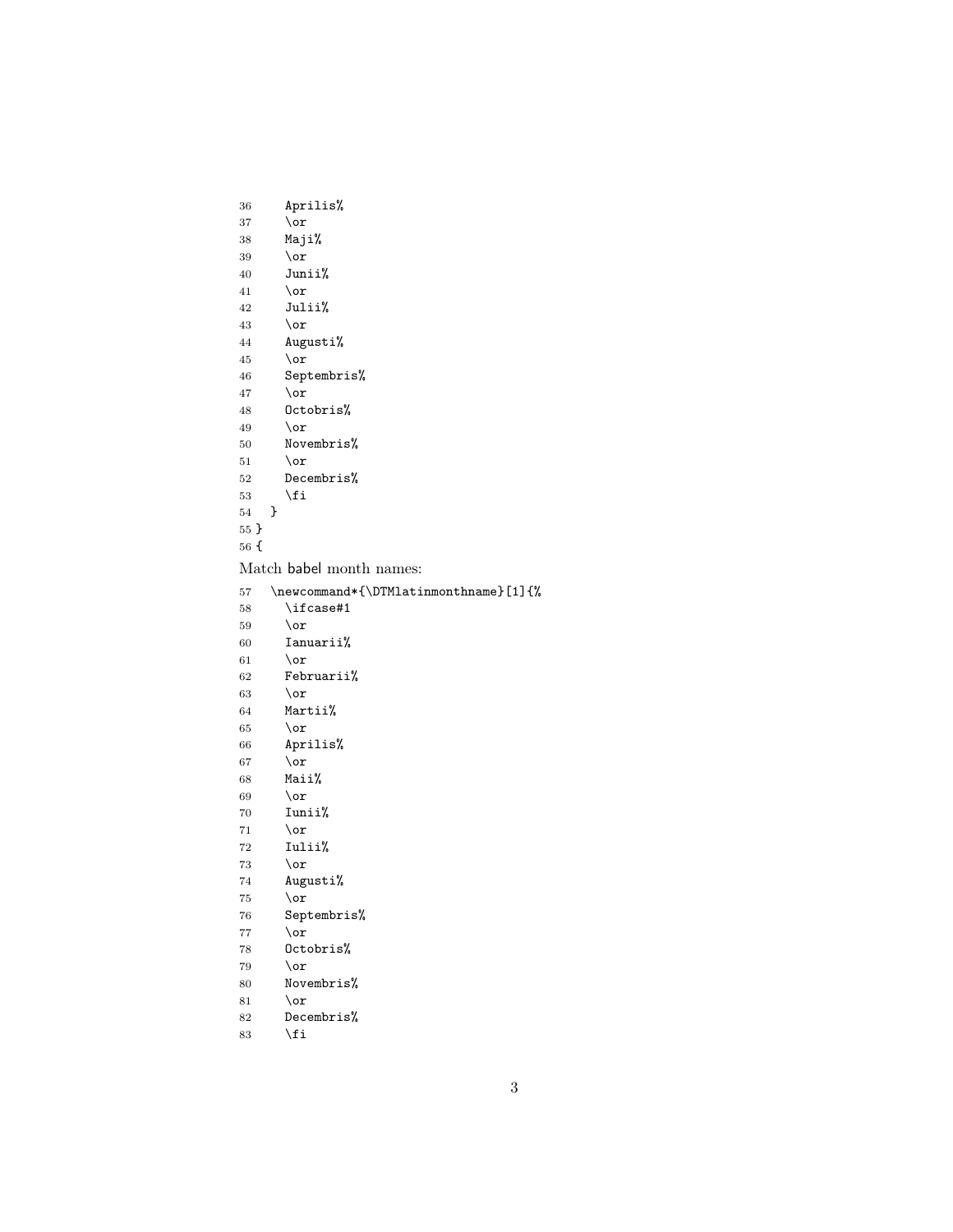<span id="page-3-0"></span>

|                       | 84 }<br>$85 \}$                                                                                                                                                                                                                                                                                                                                                                                                                                                     |
|-----------------------|---------------------------------------------------------------------------------------------------------------------------------------------------------------------------------------------------------------------------------------------------------------------------------------------------------------------------------------------------------------------------------------------------------------------------------------------------------------------|
|                       | Define the latin style. The time style is the same as the default style provided<br>by datetime2. This may need correcting.<br>Allow the user a way of configuring the latin and latin-numeric styles. This<br>doesn't use the package wide separators such as <b>\dtm@datetimesep</b> in case other<br>date formats are also required.                                                                                                                             |
| \DTMlatindaymonthsep  | The separator between the day and month for the text format.<br>86 \newcommand*{\DTMlatindaymonthsep}{\space}                                                                                                                                                                                                                                                                                                                                                       |
| \DTMlatinmonthyearsep | The separator between the month and year for the text format.<br>87\newcommand*{\DTMlatinmonthyearsep}{\space}                                                                                                                                                                                                                                                                                                                                                      |
| \DTMlatindatetimesep  | The separator between the date and time blocks in the full format (either text or<br>numeric).                                                                                                                                                                                                                                                                                                                                                                      |
|                       | 88\newcommand*{\DTMlatindatetimesep}{\space}                                                                                                                                                                                                                                                                                                                                                                                                                        |
| \DTMlatintimezonesep  | The separator between the time and zone blocks in the full format (either text or<br>numeric).                                                                                                                                                                                                                                                                                                                                                                      |
|                       | 89 \newcommand*{\DTMlatintimezonesep}{\space}                                                                                                                                                                                                                                                                                                                                                                                                                       |
| \DTMlatindatesep      | The separator for the numeric date format.                                                                                                                                                                                                                                                                                                                                                                                                                          |
|                       | 90 \newcommand*{\DTMlatindatesep}{/}                                                                                                                                                                                                                                                                                                                                                                                                                                |
| \DTMlatintimesep      | The separator for the numeric time format.                                                                                                                                                                                                                                                                                                                                                                                                                          |
|                       | 91 \newcommand*{\DTMlatintimesep}{:}                                                                                                                                                                                                                                                                                                                                                                                                                                |
|                       | Provide keys that can be used in \DTMlangsetup to set these separators.                                                                                                                                                                                                                                                                                                                                                                                             |
|                       | 92 \DTMdefkey{latin}{daymonthsep}{\renewcommand*{\DTMlatindaymonthsep}{#1}}<br>93\DTMdefkey{latin}{monthyearsep}{\renewcommand*{\DTMlatinmonthyearsep}{#1}}<br>94\DTMdefkey{latin}{datetimesep}{\renewcommand*{\DTMlatindatetimesep}{#1}}<br>95\DTMdefkey{latin}{timezonesep}{\renewcommand*{\DTMlatintimezonesep}{#1}}<br>96\DTMdefkey{latin}{datesep}{\renewcommand*{\DTMlatindatesep}{#1}}<br>97\DTMdefkey{latin}{timesep}{\renewcommand*{\DTMlatintimesep}{#1}} |
|                       | TODO: provide a boolean key to switch between full and abbreviated formats<br>if appropriate. (I don't know how the date should be abbreviated.)<br>Define a boolean key that determines if the time zone mappings should be<br>used.                                                                                                                                                                                                                               |
|                       | 98\DTMdefboolkey{latin}{mapzone}[true]{}                                                                                                                                                                                                                                                                                                                                                                                                                            |
|                       | The default is to use mappings.                                                                                                                                                                                                                                                                                                                                                                                                                                     |
|                       | 99 \DTMsetbool{latin}{mapzone}{true}                                                                                                                                                                                                                                                                                                                                                                                                                                |
|                       | Define a boolean key that determines if the day of month should be displayed.                                                                                                                                                                                                                                                                                                                                                                                       |
|                       | 100\DTMdefboolkey{latin}{showdayofmonth}[true]{}                                                                                                                                                                                                                                                                                                                                                                                                                    |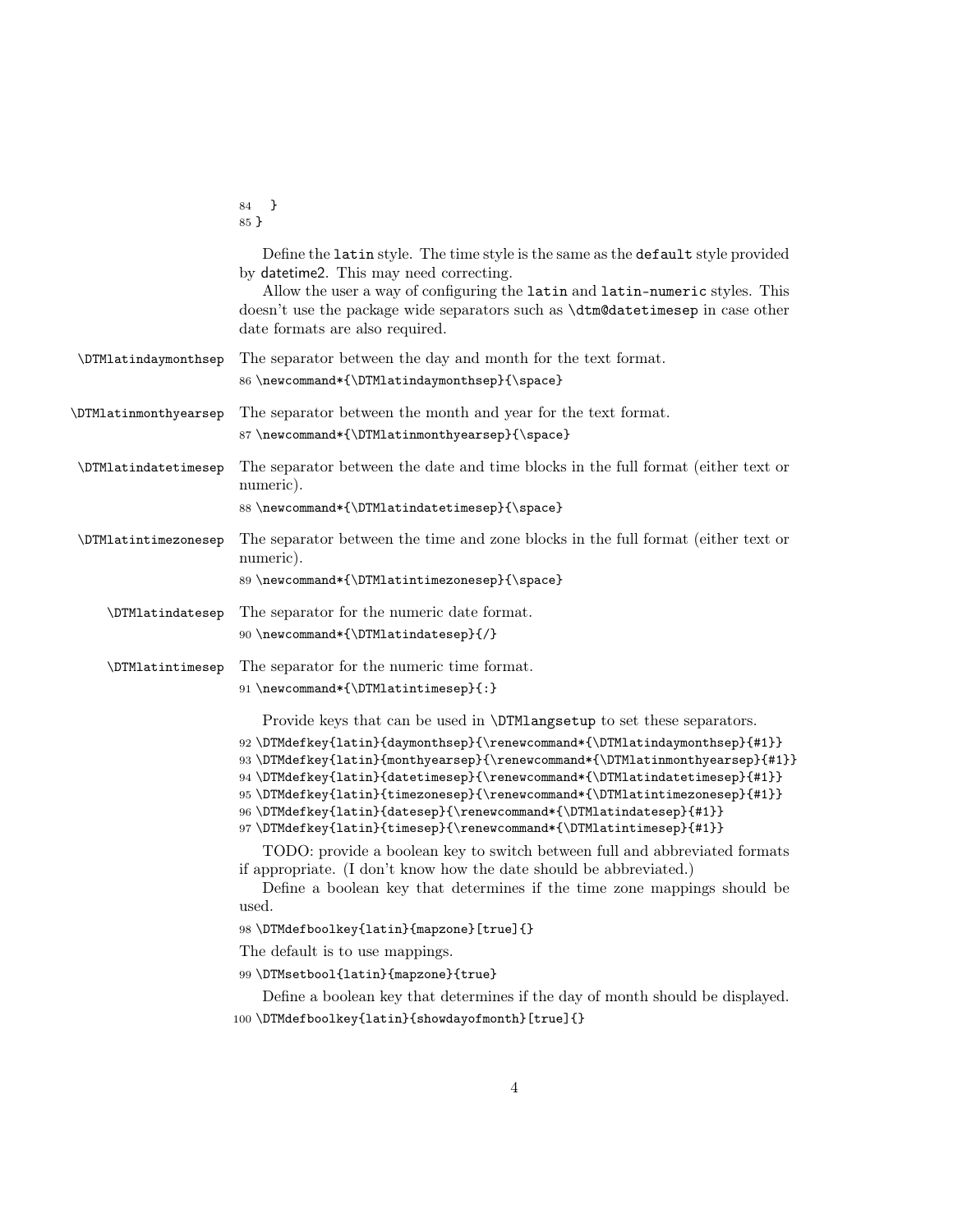The default is to show the day of month.

\DTMsetbool{latin}{showdayofmonth}{true}

Define a boolean key that determines if the year should be displayed.

```
102 \DTMdefboolkey{latin}{showyear}[true]{}
```
The default is to show the year.

\DTMsetbool{latin}{showyear}{true}

Define the latin style. (TODO: implement day of week?)

```
104 \DTMnewstyle
105 {latin}% label
106 {% date style
107 \renewcommand*\DTMdisplaydate[4]{%
108 \DTMifbool{latin}{showdayofmonth}
109 {\DTMlatinordinal{##3}\DTMlatindaymonthsep}%
110 {}%
111 \DTMlatinmonthname{##2}%
112 \DTMifbool{latin}{showyear}%
113 {%
114 \DTMlatinmonthyearsep
115 \DTMlatinyear{##1}%
116 }%
117 {}%
118 }%
119 \renewcommand*\DTMDisplaydate{\DTMdisplaydate}%
120 }%
121 {% time style (use default)
122 \DTMsettimestyle{default}%
123 }%
124 {% zone style
125 \DTMresetzones
126 \DTMlatinzonemaps
127 \renewcommand*{\DTMdisplayzone}[2]{%
128 \DTMifbool{latin}{mapzone}%
129 {\DTMusezonemapordefault{##1}{##2}}%
130 {%
131 \ifnum##1<0\else+\fi\DTMtwodigits{##1}%
132 \ifDTMshowzoneminutes\DTMlatintimesep\DTMtwodigits{##2}\fi
133 }%
134 }%
135 }%
136 {% full style
137 \renewcommand*{\DTMdisplay}[9]{%
138 \ifDTMshowdate
139 \DTMdisplaydate{##1}{##2}{##3}{##4}%
140 \DTMlatindatetimesep
141 \qquad \qquad \int fi
142 \DTMdisplaytime{##5}{##6}{##7}%
143 \ifDTMshowzone
144 \DTMlatintimezonesep
```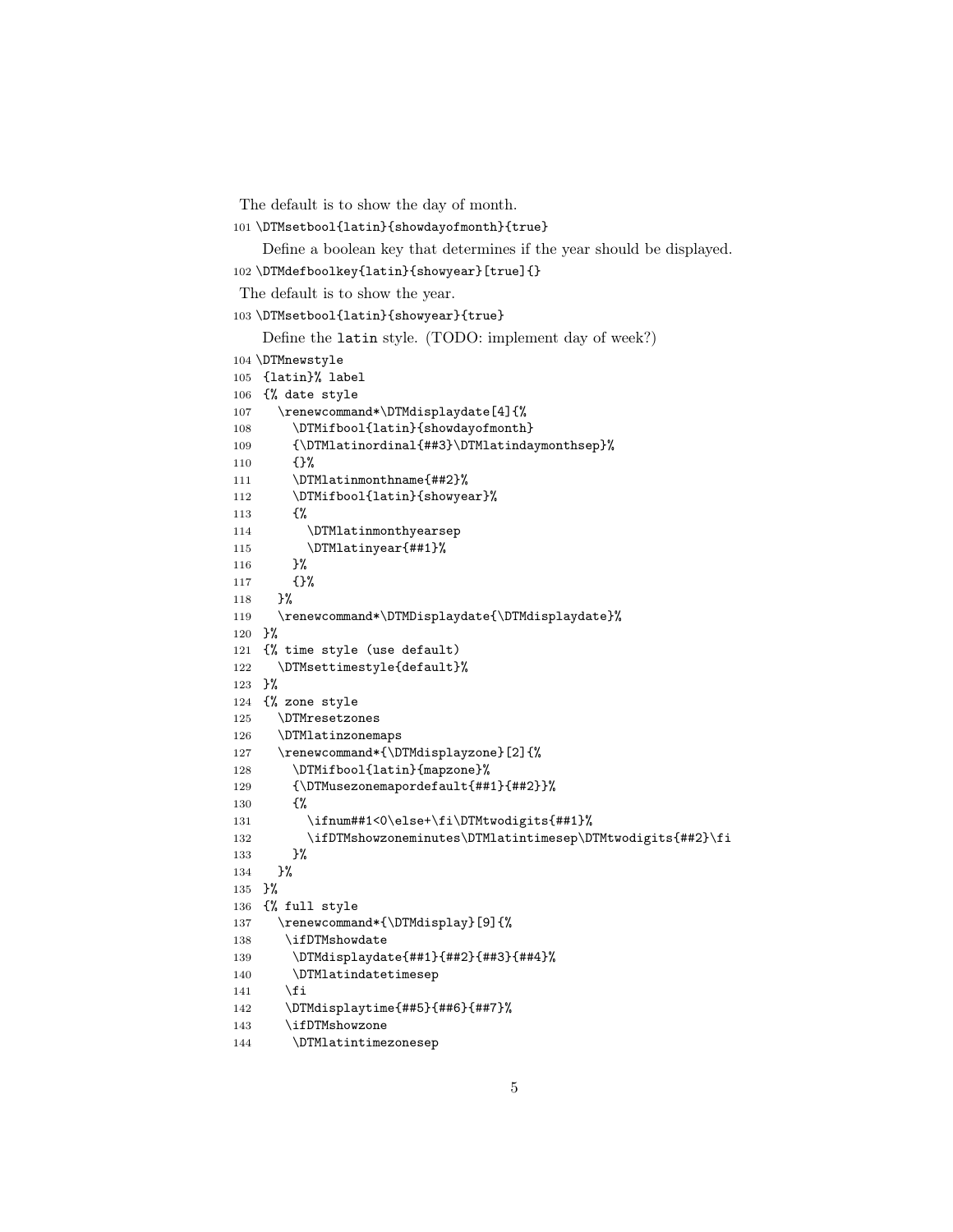```
145 \DTMdisplayzone{##8}{##9}%
146 \fi
147 }%
148 \renewcommand*{\DTMDisplay}{\DTMdisplay}%
149 }%
   Define numeric style.
150 \DTMnewstyle
151 {latin-numeric}% label
152 {% date style
153 \renewcommand*\DTMdisplaydate[4]{%
154 \DTMifbool{latin}{showdayofmonth}%
155 {%
156 \number##3 % space intended
157 \DTMlatindatesep
158 }%
159 {}%
160 \number##2 % space intended
161 \DTMifbool{latin}{showyear}%
162 {%
163 \DTMlatindatesep
164 \number##1 % space intended
165 }%
166 {}%
167 }%
168 \renewcommand*{\DTMDisplaydate}{\DTMdisplaydate}%
169 }%
170 {% time style
171 \renewcommand*\DTMdisplaytime[3]{%
172 \number##1
173 \DTMlatintimesep\DTMtwodigits{##2}%
174 \ifDTMshowseconds\DTMlatintimesep\DTMtwodigits{##3}\fi
175 }%
176 }%
177 {% zone style
178 \DTMresetzones
179 \DTMlatinzonemaps
180 \renewcommand*{\DTMdisplayzone}[2]{%
181 \DTMifbool{latin}{mapzone}%
182 {\DTMusezonemapordefault{##1}{##2}}%
183 {%
184 \ifnum##1<0\else+\fi\DTMtwodigits{##1}%
185 \ifDTMshowzoneminutes\DTMlatintimesep\DTMtwodigits{##2}\fi
186 }%
187 }%
188 }%
189 {% full style
190 \renewcommand*{\DTMdisplay}[9]{%
191 \ifDTMshowdate
192 \DTMdisplaydate{##1}{##2}{##3}{##4}%
```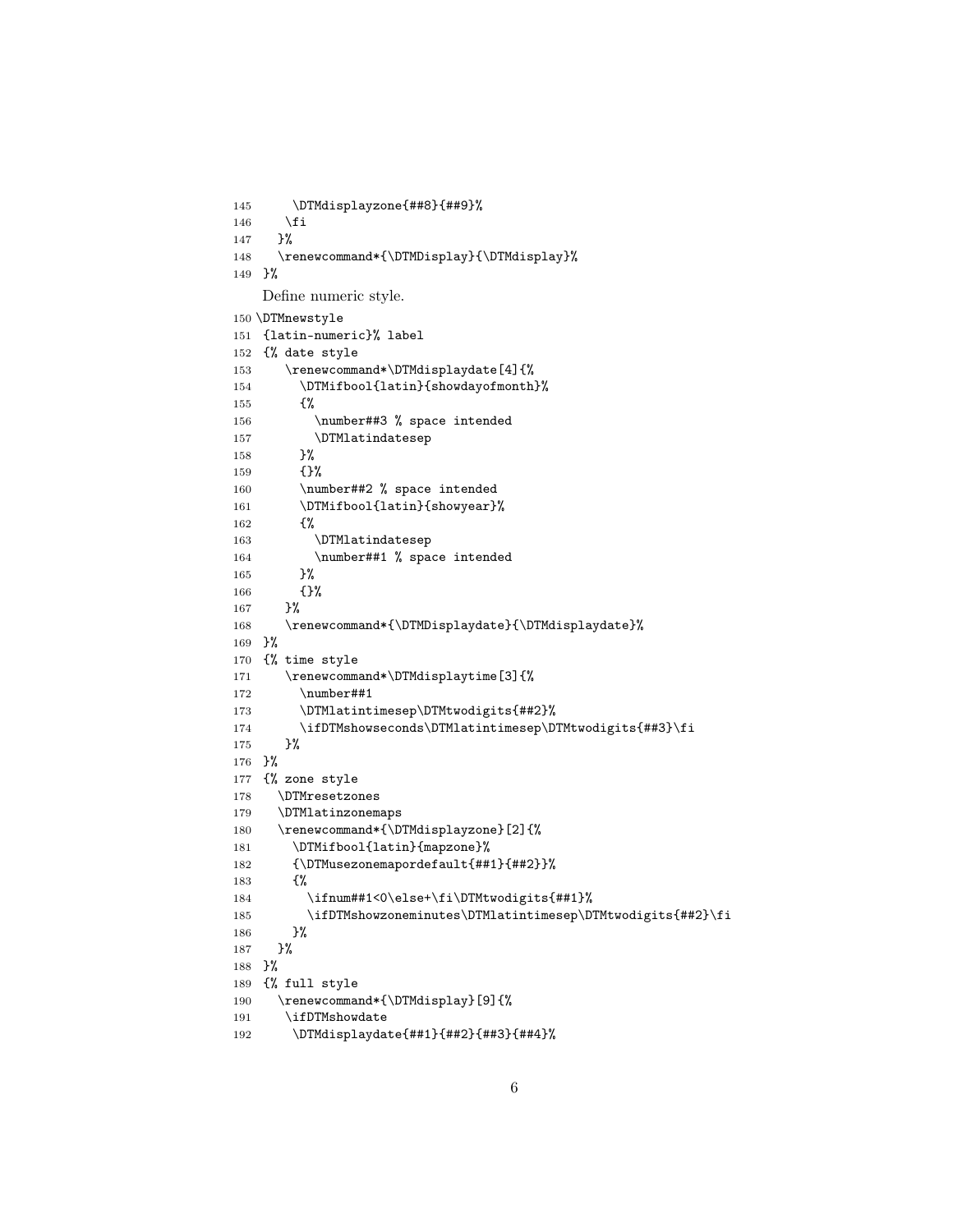```
193 \DTMlatindatetimesep
194 \fi
195 \DTMdisplaytime{##5}{##6}{##7}%
196 \ifDTMshowzone
197 \DTMlatintimezonesep
198 \DTMdisplayzone{##8}{##9}%
199 \forallfi
200 }%
201 \renewcommand*{\DTMDisplay}{\DTMdisplay}%
202 }
```
### \DTMlatinzonemaps The time zone mappings are set through this command, which can be redefined if extra mappings are required or mappings need to be removed. This currently has no mappings.

```
203 \newcommand*{\DTMlatinzonemaps}{%
204 }
```
Switch style according to the useregional setting.

```
205 \DTMifcaseregional
```

```
206 {}% do nothing
```
{\DTMsetstyle{latin}}

```
208 {\DTMsetstyle{latin-numeric}}
```
Redefine \datelatin (or \date $\langle \text{dialect} \rangle$ ) to prevent babel from resetting \today. (For this to work, babel must already have been loaded if it's required.)

```
209 \ifcsundef{date\CurrentTrackedDialect}
210 {%
211 \ifundef\datelatin
212 {% do nothing
213 }%
214 {%
215 \def\datelatin{%
216 \DTMifcaseregional
217 {}% do nothing
218 {\DTMsetstyle{latin}}%
219 {\DTMsetstyle{latin-numeric}}%
220 }%
221 }%
222 }%
223 {%
224 \csdef{date\CurrentTrackedDialect}{%
225 \DTMifcaseregional
226 {}% do nothing
227 {\DTMsetstyle{latin}}%
228 {\DTMsetstyle{latin-numeric}}%
229 }%
230 }%
```